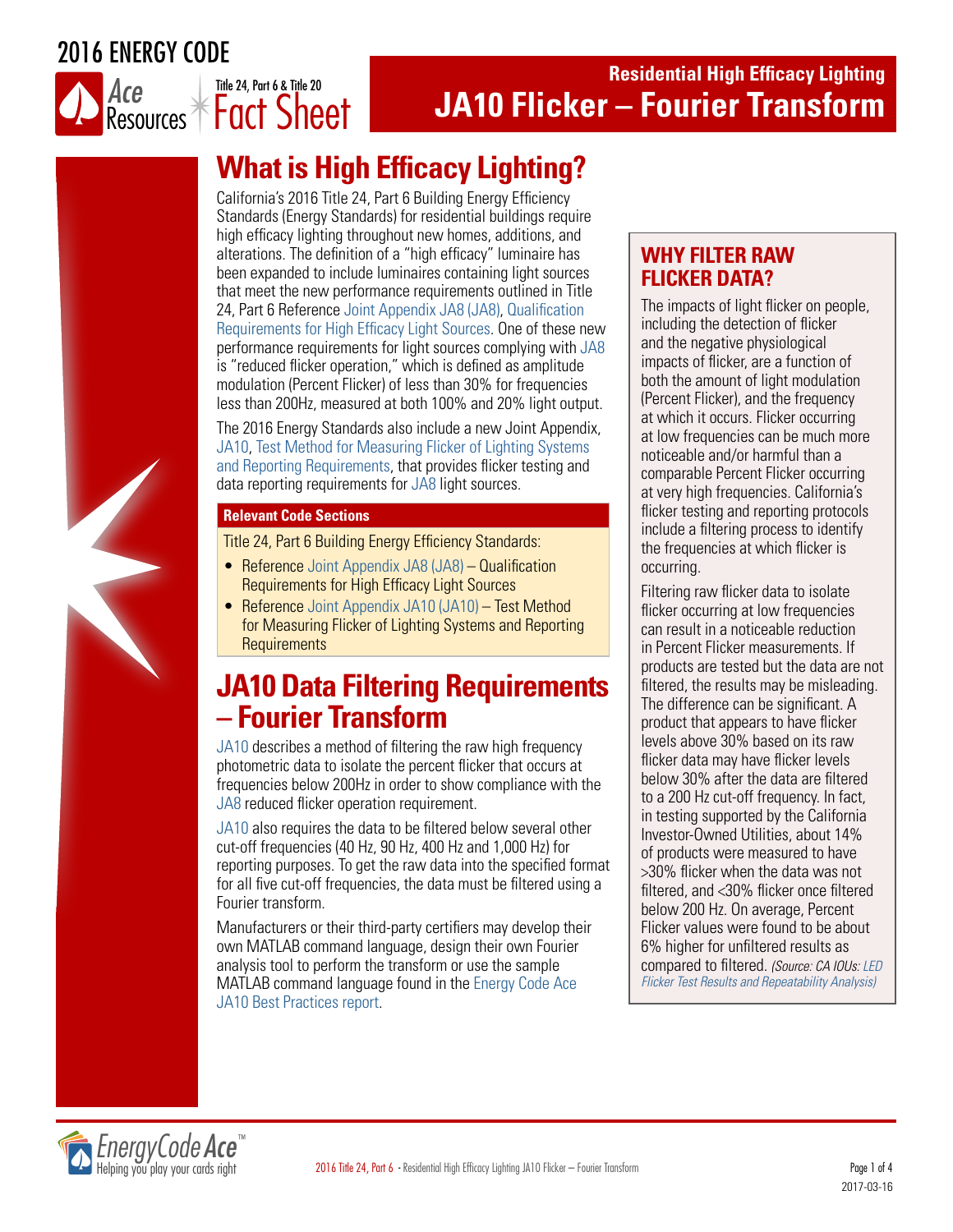# **JA10 Reporting Requirements**

[JA10](http://energycodeace.com/site/custom/public/reference-ace-2016/index.html#!Documents/appendixja10testmethodformeasuringflickeroflightingsystemsandrep.htm) requires equipment manufacturers of [JA8](http://energycodeace.com/site/custom/public/reference-ace-2016/index.html#!Documents/appendixja8qualificationrequirementsforhighefficacylightsources.htm) products or their designated representatives to upload the test data manually through the MAEDBS or by using the [Data Certification Form](http://www.energy.ca.gov/appliances/database/forms_instructions_cert/Lighting_Products/2016%20JA8%20High%20Efficacy%20Lighting%20(JEFF).zip) (MS Excel 2010 or newer) as described in [Table JA-10-1, Flicker](http://energycodeace.com/site/custom/public/reference-ace-2016/index.html#!Documents/ja107testreportanddataformat1.htm)  [Data to be Recorded and Submitted to the California Energy Commission](http://energycodeace.com/site/custom/public/reference-ace-2016/index.html#!Documents/ja107testreportanddataformat1.htm), which is reproduced below. The manufacturer or its designated representative must retain the test data for a period of at least two years from the date of certification, and the test data must be made available to the Energy Commission upon request.

### **TABLE JA-10-1. FLICKER DATA TO BE RECORDED AND SUBMITTED TO THE CALIFORNIA ENERGY COMMISSION**

| Data                                                                                                                          | Units/Format                                                                                                                                                             |
|-------------------------------------------------------------------------------------------------------------------------------|--------------------------------------------------------------------------------------------------------------------------------------------------------------------------|
| <b>Test Date</b>                                                                                                              |                                                                                                                                                                          |
| <b>Test Operator</b>                                                                                                          | Company Name, Contact Name, Address, Phone Number,<br>e-mail address                                                                                                     |
| Entity submitting results                                                                                                     | Company Name, Contact Name, Address, Phone Number,<br>e-mail address                                                                                                     |
|                                                                                                                               | Manufacturer or Brand                                                                                                                                                    |
| Tested lighting system component:<br>Dimmer                                                                                   | Dimmer type, Manufacturer or Brand, model number                                                                                                                         |
| Tested lighting system component:<br>light source (lamp or light engine)                                                      | Light source type (lamp, light engine, etc), Manufacturer<br>or Brand, model number                                                                                      |
| Tested lighting system component:<br><b>Ballast or Driver</b>                                                                 | Ballast or Driver, Manufacturer or Brand, model number                                                                                                                   |
| Recording interval                                                                                                            | seconds (no greater than 0.00005 seconds)                                                                                                                                |
| <b>Equipment Measurement</b><br>Period                                                                                        | seconds (no less than 1 second)                                                                                                                                          |
| Fraction of rated light output<br>integrated over measurement period<br>at 100%, 20% and minimum fraction<br>of light output. | Fraction of rated light output integrated over<br>measurement period at 100%, 20% and minimum<br>fraction of light output                                                |
| Amplitude modulation unfiltered                                                                                               | calculated percent amplitude modulation unfiltered for<br>each dimming level (100%, 20% and minimum fraction<br>of light output)                                         |
| Percent amplitude modulation with<br>1,000 Hz cut-off                                                                         | calculated percent amplitude modulation, data filtered<br>with a 1,000 Hz cut-off frequency for each dimming level:<br>(100%, 20%, and minimum fraction of light output) |
| Percent amplitude modulation with<br>400 Hz cut-off                                                                           | calculated percent amplitude modulation, data filtered<br>with a 400 Hz cut-off frequency for each dimming level:<br>(100%, 20%, and minimum fraction of light output)   |
| Percent amplitude modulation with<br>200 Hz cut-off                                                                           | calculated percent amplitude modulation, data filtered<br>with a 200 Hz cut-off frequency for each dimming level:<br>(100%, 20% and minimum fraction of light output)    |
| Percent amplitude modulation with<br>90 Hz cut-off                                                                            | calculated percent amplitude modulation, data filtered<br>with a 90 Hz cut-off frequency for each dimming level:<br>(100%, 20% and minimum fraction of light output)     |
| Percent amplitude modulation with<br>40 Hz cut-off                                                                            | calculated percent amplitude modulation, data filtered<br>with a 40 Hz cut-off frequency for each dimming level:<br>(100%, 20% and minimum fraction of light output)     |

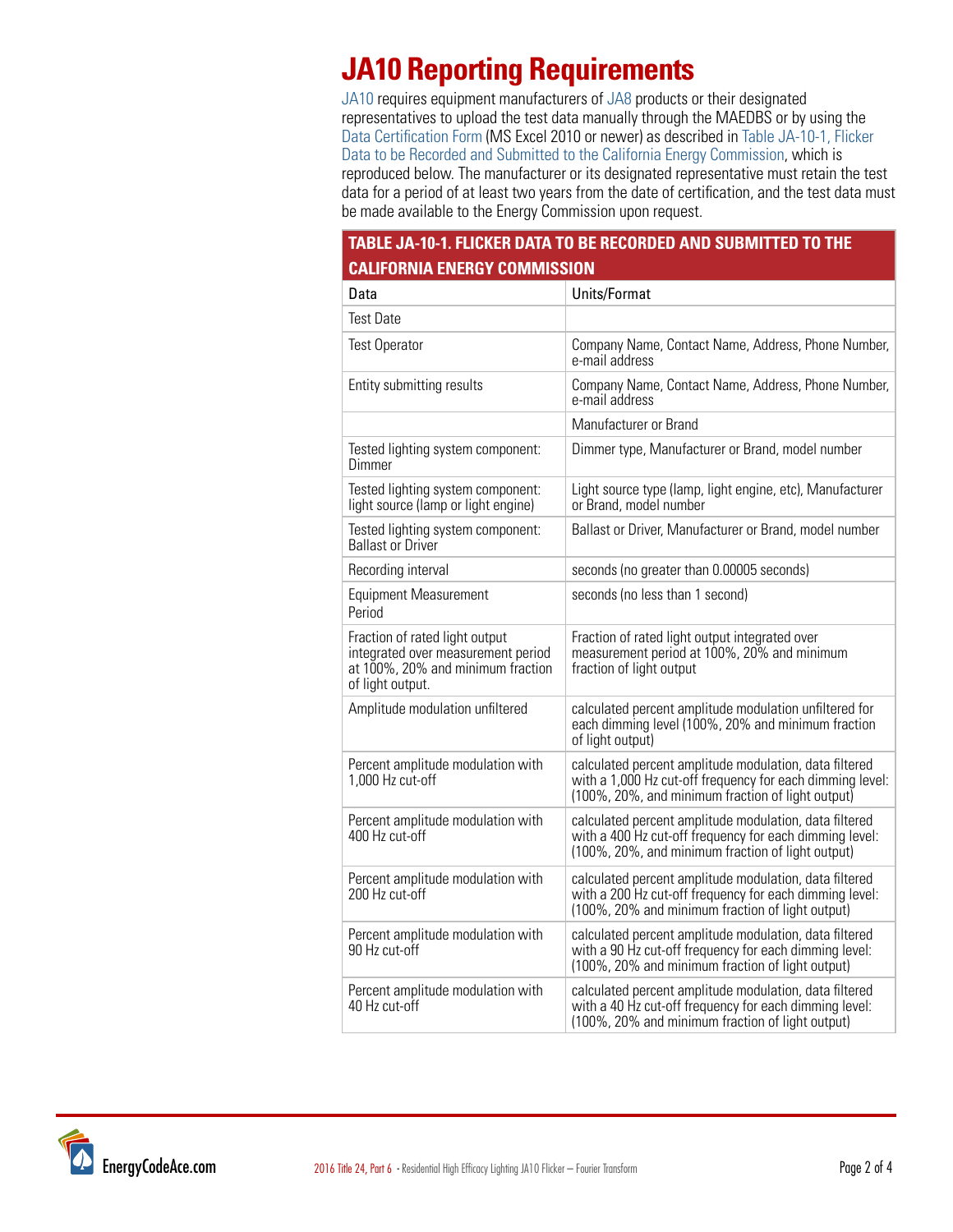

#### *Flicker Test Set Up*

# **Certifying Products for Compliance**

Compliance with [JA8](http://energycodeace.com/site/custom/public/reference-ace-2016/index.html#!Documents/appendixja8qualificationrequirementsforhighefficacylightsources.htm) and [JA10](http://energycodeace.com/site/custom/public/reference-ace-2016/index.html#!Documents/appendixja10testmethodformeasuringflickeroflightingsystemsandrep.htm) entails designing and marking products according to the regulations, testing regulated products using the required test methods, and certifying the product to the Energy Commission's [Appliance Efficiency Database](https://cacertappliances.energy.ca.gov/Pages/ApplianceSearch.aspx). [Instructions for](http://www.energy.ca.gov/appliances/database/forms_instructions_cert/Lighting_Products/2016%20JA8%20High%20Efficacy%20Lighting%20(JEFF).zip)  [submitting](http://www.energy.ca.gov/appliances/database/forms_instructions_cert/Lighting_Products/2016%20JA8%20High%20Efficacy%20Lighting%20(JEFF).zip) Title 24 appliance data for high-efficacy light sources and the Date Certification Form can be found on the [Energy Commission's website.](http://www.energy.ca.gov/appliances/database/forms_instructions_cert/Lighting_Products/) Energy Code Ace offers resources and training to help guide you through the process. See the For More Information section on the next page for details.



*Example of Filtered Waveform*